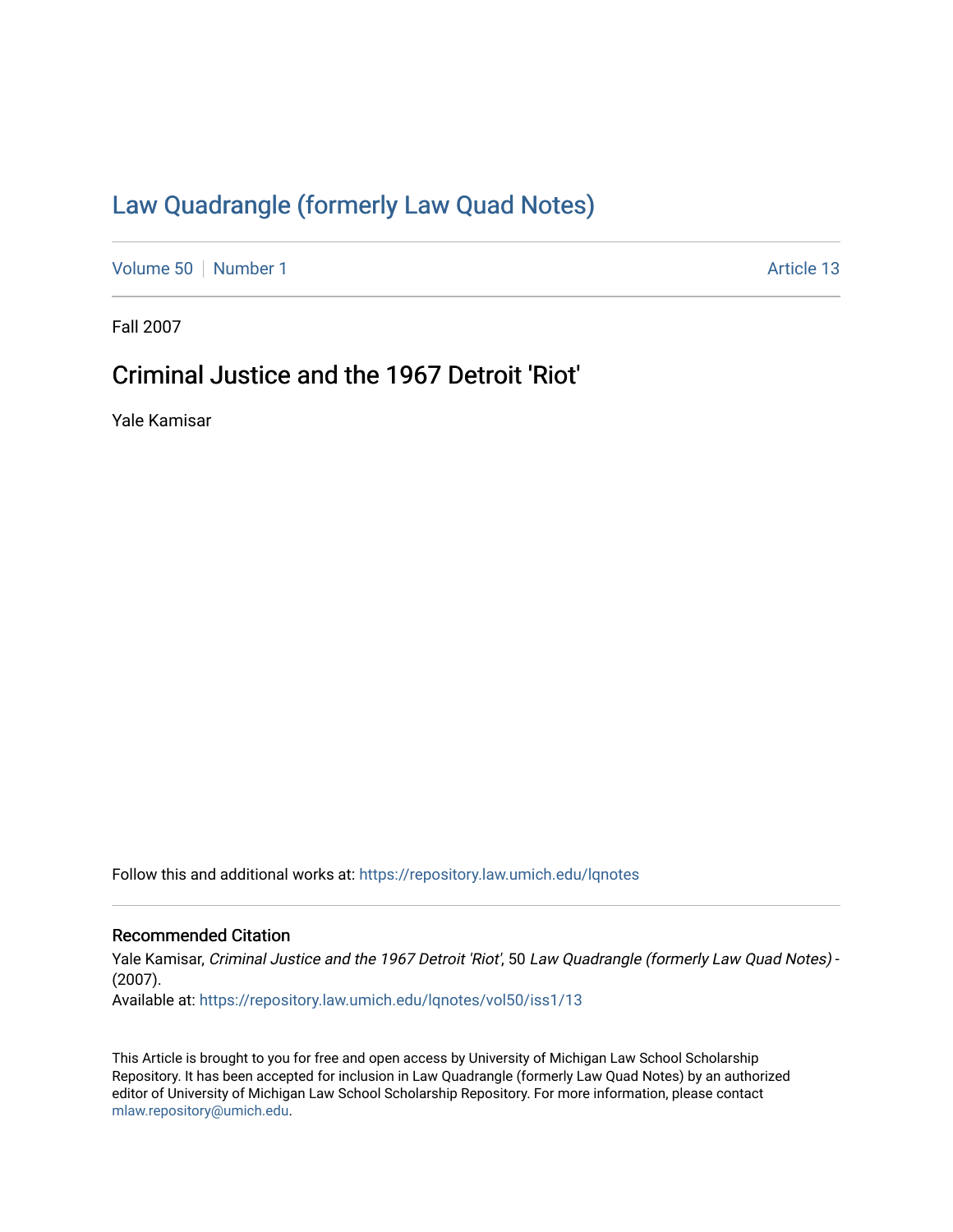# **ARTICLES**

## **73** Insider trading rules can affect attractiveness of country's stock markets

Assistant Professor **Laura N. Beny** joined the University of Michigan Law School in 2003. She earned her M.A. and Ph.D. in economics at Harvard University, her J.D. at Harvard Law School, and her B.A. in economics at Stanford University. At Harvard Law School, she won a prize for outstanding paper in law and economics for her empirical research on insider trading laws and stock markets across countries. Her research interests span law and economics, finance, economic institutions, and development. Beny is currently working on several empirical projects in law, finance and political economy, law firm economics, and comparative law. She also frequently speaks and writes on the Sudan. Beny is a research fellow at the William Davidson Institute at the Stephen M. Ross School of Business at the University of Michigan and a member of the American Law and Economics Association and the New York Bar. She served as a 2005-2006 National Fellow at the Hoover Institution, Stanford University. Before coming to Michigan, she practiced law in New York City, where she represented both private and pro bono clients.

## **76**  Criminal justice and the 1967 Detroit 'riot'

**Yale Kamisar,** the Clarence Darrow Distinguished University Professor of Law Emeritus at the Law School, is a nationally recognized authority on constitutional law and criminal procedure. A graduate of New York University and Columbia Law School, he has written extensively on criminal law, the administration of criminal justice, and the "politics of crime." He is author of *Police Interrogation and Confessions: Essays in Law and Policy* and co-author of *Criminal Justice in Our Time,* and *The Supreme Court: Trends and Developments* (five annual volumes). He wrote the chapter on constitutional criminal procedure for *The Burger Court: The Counter-Revolution That Wasn't, The Warren Court: A Retrospective,* and wrote the chapter on police interrogation and confessions for *The Rehnquist Legacy.* He is also co-author of two widely used casebooks: *Modern Criminal Procedure: Cases, Comments & Questions,* all 11 editions, and *Constitutional Law: Cases, Comments & Questions,* all 10 editions. In addition, he has written numerous articles on police interrogation and confessions; right to counsel; search and seizure; and euthanasia and assisted suicide and is widely quoted on these subjects. Professor Kamisar taught at the University of Minnesota Law School from 1957-64 and joined the University of Michigan law faculty in 1965. Although he retired from teaching at Michigan Law in 2004, he continues to teach at the University of San Diego School of Law in California.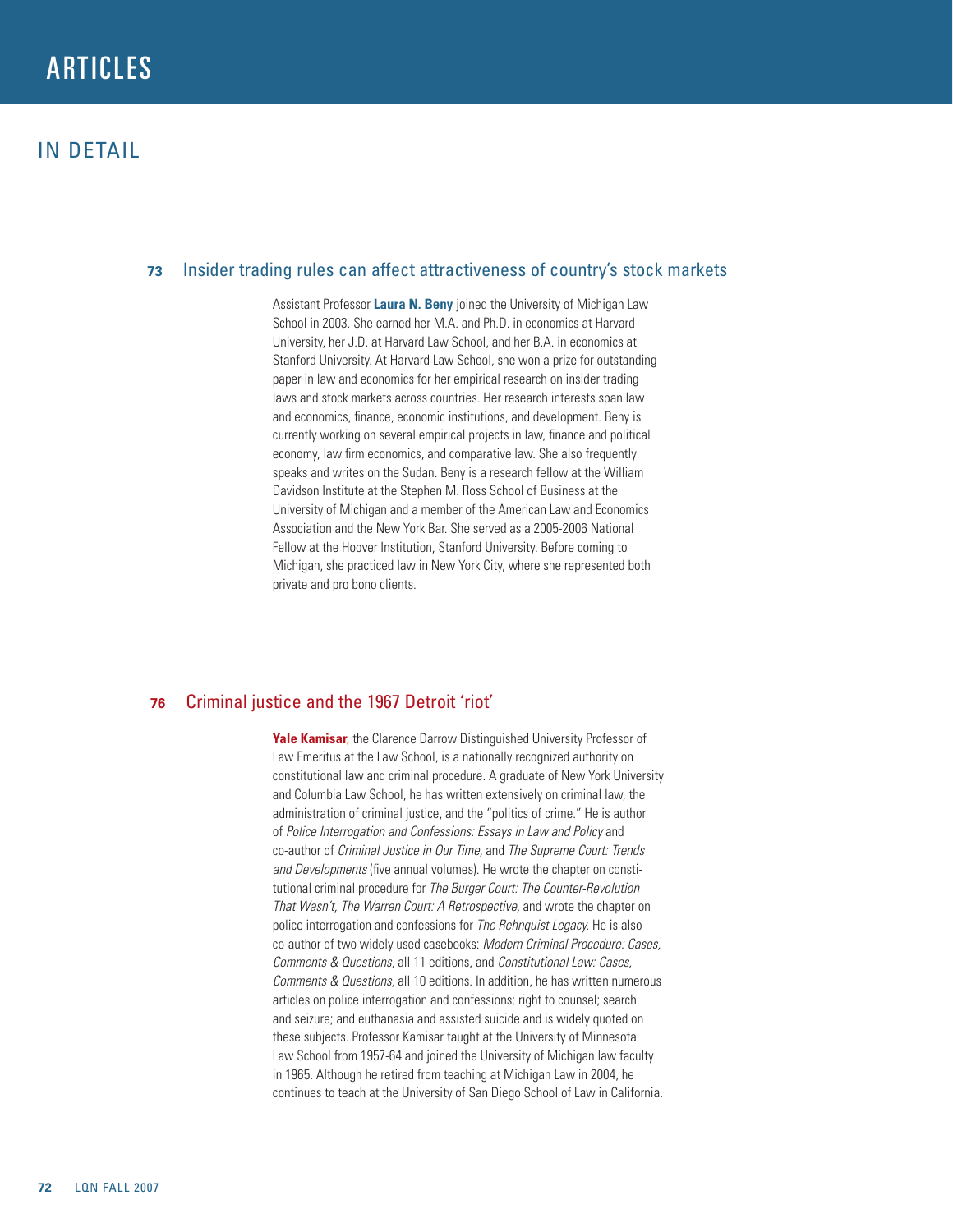# Criminal justice and the 1967 Detroit 'riot'



### **by Yale Kamisar**

*Forty years ago the kindling of segregation, racism, and poverty burst into the flame of urban rioting in Detroit, Los Angeles, Newark, and other U.S. cities. The following essay is excerpted from a report by Professor Emeritus Yale Kamisar filed with the National Advisory Commission on Civil Disorders (the Kerner Commission) regarding the disorders that took place in Detroit July 23-28, 1967. The report provided significant material and was the subject of one article in the series of pieces on the anniversary of the disturbances that appeared last summer in* The Michigan Citizen *of Detroit. Immediately after the disturbances ended, Kamisar urged the* Michigan Law Review *to do a comprehensive study of the administration of justice, or lack of it, during the Detroit civil disorders. When the editors of the Review agreed to undertake the project, Kamisar coordinated his findings with their study. Thus, he refers to students' findings at various places in his report. The* Law Review's *comprehensive study appears in 66* Michigan Law Review, *1544-1630 (1968). African Americans were referred to as Negroes at the time of the report and study, and this usage has been retained in this excerpt.*

The incident which "set off " the riot was the arresting of some 80 people in a "blind pig" raid in the early hours of July 23, Sunday morning. The police did not have adequate facilities to whisk off so many arrestees and in the considerable time it took to do so a crowd gathered. This incident illustrates the value of the summons over arrest. The police should have anticipated that congregating scores of arrestees in the street would attract many bystanders—and that if they arrested only one or two and handed out "tickets" to the rest—trouble would have been avoided.

### **Arrest, search, and seizure**

Once the "riot" began, police spread a huge net over the riot area and more or less pulled in everyone on the street, including many in moving cars. It is clear that an appreciable number of Negro citizens uninvolved in the riot were swept up and subjected to degrading conditions in jails for periods up to several weeks before being released. The Governor's Emergency Proclamation imposed a nighttime curfew except for "emergency," but left "emergency" undefined.

Police attempted to standardize a search procedure whereby special "search units" (acting without warrants) allegedly acted on tips pouring in about the location of stolen property. There is reason to think that some units used so-called "tips" as an excuse for systematic searching of certain areas. It is doubtful that very many, if any, of the "waivers" obtained by heavily armed law enforcement officers operating in a "war atmosphere" were valid. After a few days, the officers had "available" printed forms which consenting occupants had to sign when giving permission. On August 7, these forms were amended to make it clear occupants could refuse permission.

#### **Bail and detention conditions**

The most flagrant abuses probably occurred with respect to bail. The Recorder's Court acted as a "law enforcement agency" determined to keep the arrested Negroes off the

streets. With the exception of one or two judges, even bond for curfew violators was rarely, if ever, set at less than \$10,000 and sometimes at \$15,000 or \$25,000. Judge George Crockett, who is one of the 13 judges of Recorder's Court, stated publicly at an NAACP state convention held on September 30 that most of the judges instructed the sheriff not to release an arrestee even if he could meet this high bond, but to check back with the judge who had set the bail, "presumably so that he could raise it still higher."

Also contributing to prolonged detention was the apparent policy of the Governor, prosecutors—and most judges—to release no one until records were checked with the FBI to ascertain whether any prisoners were connected with Watts, Newark, or other riot spots (apparently none were) and hence "ringleaders" or "outside agitators."

For the first five days after the riots began the majority of judges made no allowance for individual factors affecting the likelihood of the prisoner's appearance for trial. Not infrequently, husband and wife were remanded to the sheriff's custody with high bonds when their children were home alone. Five days after the riots began, the prosecutor started to move to reduce bail—on the basis of only one factor: "previous arrest" record.

Apparently it was easier to find "previous arrests" data than "conviction" data. It is unclear what arrests were included, e.g., drunken driving. But apparently "arrest for investigation of . . . " was included. Our students' findings disclose that slightly over 3,000 of the 6,000 prisoners had a "previous arrest" record.

The process of reviewing bail went on slowly for several weeks and many were in jail for a full month.

Those in charge of the custody of the prisoners were extremely inefficient and much confusion reigned. Prisoners frequently were not transported to the court on time. There were many reports of "lost" prisoners. Mrs. Claudia Marcom, Program Administrator, Neighborhood Legal Services, stated at the NAACP convention that thousands of phone calls to the